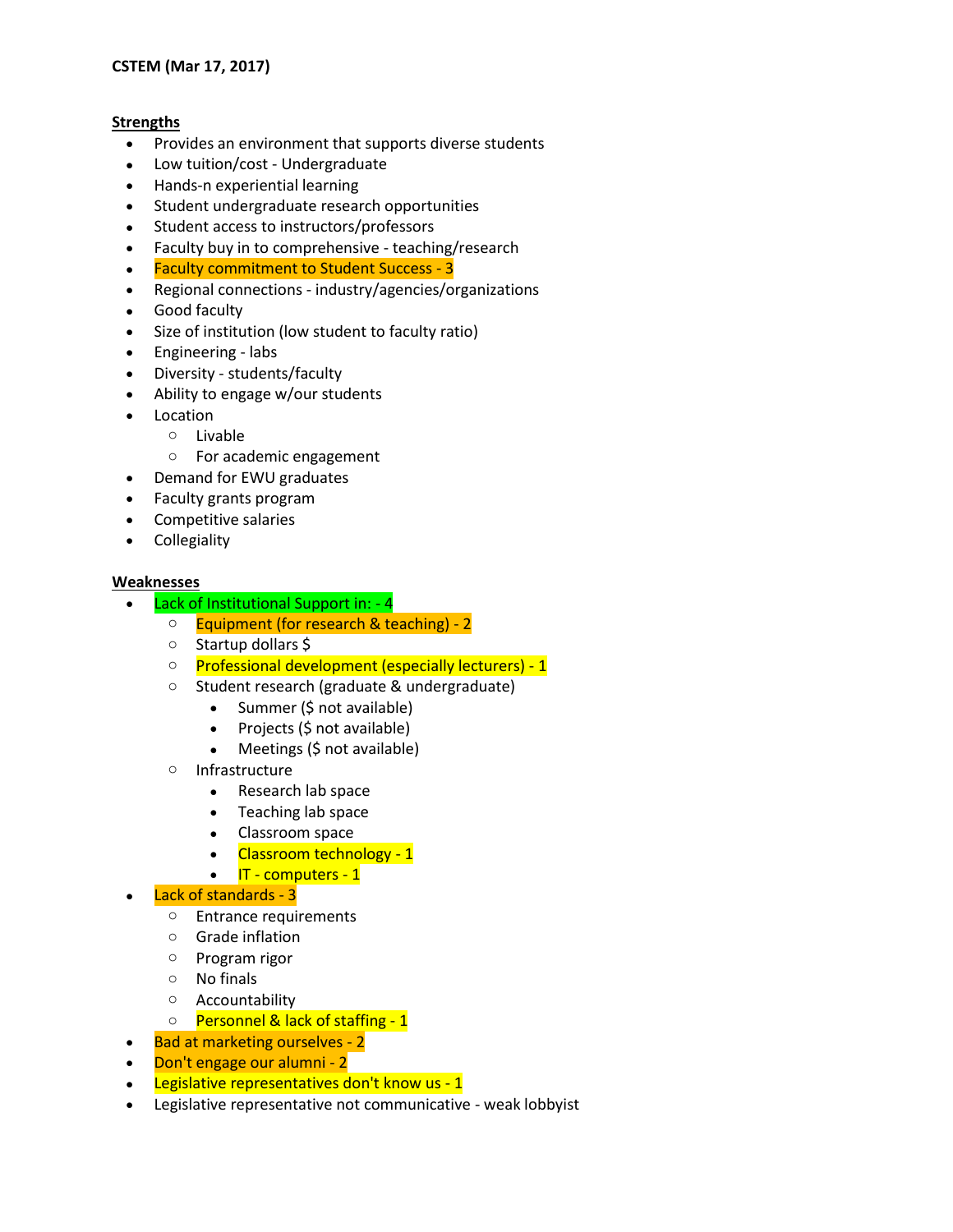- Institutional culture 1
	- o Lackadaisical (apathetic)
	- o inertia
- Increasing student to faculty ratio 3
- Red tape needless/over interpretation of State rules individuals dictating w/no policy to back it up - 1
- Student advising not currently functional 1
- Funding model: dollars/\$ don't follow students 1

# **Opportunities**

- Job demand for STEM students increasing 1
- Demand for college educated students increasing
- Community engagement cohesion (Fisheries program)
- Nearby community colleges (transfer students)
- External science facilities 2
	- o Crime lab
	- o PNNL
	- o Potentially Microsoft
- Employability of graduates
- Meet unmet needs caused by funding declines for other institutions 1
- Take advantage of location in Eastern Washington 1
	- o Funding opportunities
	- o Internships
- Attract "near" out of state students (Idaho, Montana, Oregon, etc.)
- Grow graduate w/balance of professional and academic programs
	- o Tuition
	- o Increase number of GSA waivers
	- o Stipends
- Recruitment
	- o Running Start + College in the High School (recruitment and retention)
	- o Coordination with community colleges
- Capacity building grants
- Sustainability 2
- Location 3
	- o Natural environment
	- o Living environment
	- o Economic environment
- Collaboration (internal and external)
- Image & identity

# **Threats**

- State funding (emphasis on K-12 over Higher Ed)
- Federal funding for grants
- Anti-education perspective by a large, vocal subset of population education viewed as commodity - 2
- Community colleges BAS degrees 2
- Study ability reading ability (article focus) vocabulary 2
- Student readiness (not prepared coming out of K-12)